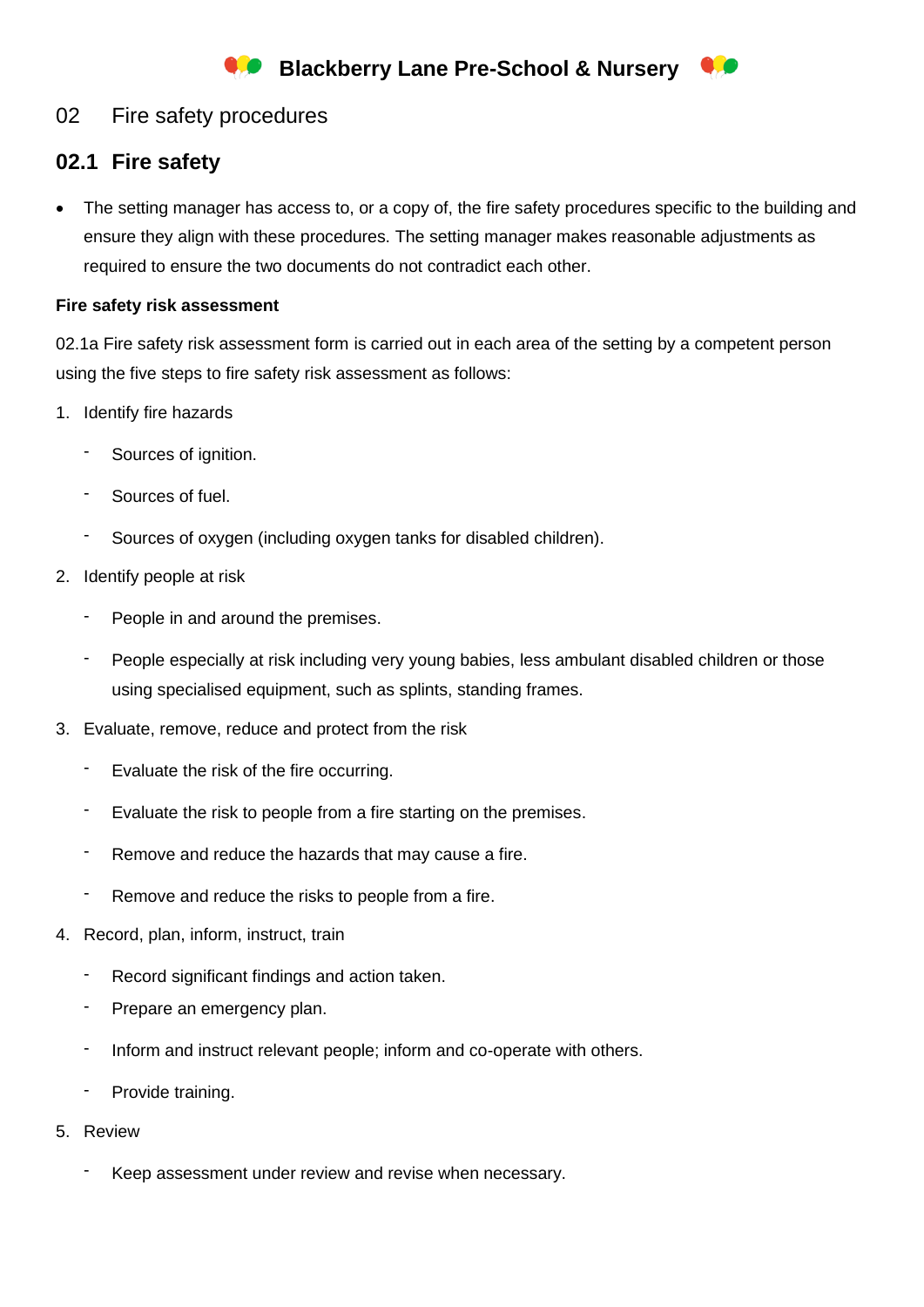The fire safety risk assessment focuses on the following for each area:

- Electrical plugs, wires, sockets.
- Electrical items.
- Gas boilers.
- Cookers.
- Matches.
- Flammable materials, including furniture, furnishings, paper etc.
- Flammable chemicals (which are also covered in COSHH).
- Means of escape.
- Any other, as identified.

#### **Fire safety precautions include:**

- All electrical equipment is checked by a qualified electrician annually.
- Any faulty electrical equipment is taken out of use and recorded as such or condemned (whichever is necessary).
- Sockets are covered. This is different to using plug sockets inserts, a socket cover, covers the whole socket, including the switch and is safe to use.
- Water and electrical items do not come into contact; staff do not touch electrical items with wet hands.
- All fire safety equipment is checked annually.
- Gas boilers and cookers are checked and serviced annually by a Gas Safe registered engineer.
- If matches are used in the kitchen, they are kept in a drawer.
- Oxygen tanks.

#### **Fire Drills**

- Fire Drills (to include emergency evacuation procedures and lock down) are held at least termly.
- Drills are recorded, including:
	- date of drill
	- staff involved and numbers of children
	- how long it took to evacuate
	- any reason for a delay in achieving the target time and how this will be remedied